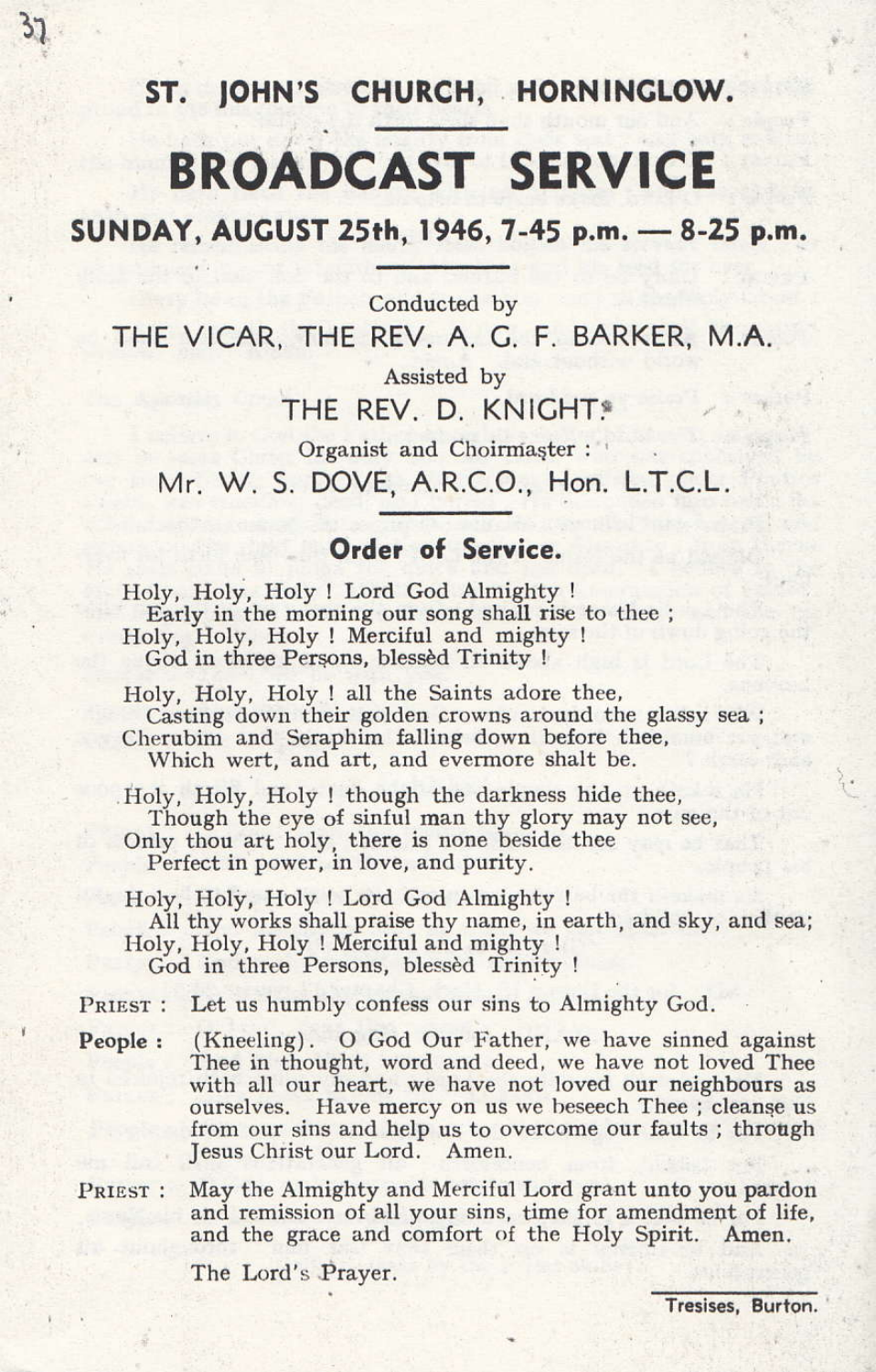PRIEST : O Lord, open thou our lips.

People : And our mouth shall shew forth thy praise.

PRIEST : O God, make speed to save us.

People : O Lord, make haste to help us.

## **STAND**

- PRIEST: Glory be to the Father, and to the Son, and to the Holy Ghost
- People: As it was in the beginning, is now, and ever shall be world without end. Amen.
- PRIEST : Praise ve the Lord.

People : The Lord's Name be praised.

PSALM 113. Laudate Pueri.

Praise the Lord, ye servants : O praise the Name of the Lord.

Blessed be the Name of the Lord : from this time forth for evermore.

The Lord's Name is praised : from the rising up of the sun unto the going down of the same.

The Lord is high above all heathen : and his glory above the heavens.

Who is like unto the Lord our God, that hath his dwelling so high: and yet humbleth himself to behold the things that are in heaven and earth ?

He taketh up the simple out of the dust : and lifteth the poor out of the mire :

That he may set him with the princes : even with the princes of his people.

He maketh the barren woman to keep house : and to be a joyful mother of children.

'Glory be to the Father, etc.

SIT for the Lesson (S. Mark, Chapter 12, verses 28-34).

STAND for the Magnificat.

My soul doth magnify the Lord : and my spirit hath rejoiced in God my Saviour.

For he hath regarded : the lowliness of his hand-maiden.

For behold, from henceforth : all generations shall call me blessed.

For he that is mighty hath magnified me : and holy is his Name.

And his mercy is on them that fear him: throughout all generations.

He hath shewed strength with his arm : he hath scattered the proud in the imagination of their hearts.

He hath put down the mighty from their seat : and hath exalted the humble and meek.

He hath filled the hungry with good things : and the rich he hath sent empty away.

He remembering his mercy hath holpen his servant Israel : as he promised to our forefathers, Abraham and his seed for ever.

Glory be to the Father, and to the Son : and to the Holy Ghost;

As it was in the beginning, is now, and ever shall be : world without end. Amen.

The Apostles Creed :-

I believe in God the Father Almighty, maker of heaven and earth, and in Jesus Christ his only Son our Lord, who was conceived by the Holy Ghost, born of the Virgin Mary, suffered under Pontius Pilate, was crucified, dead, and buried : He descended into hell : the third day He rose again from the dead: He ascended into heaven, and sitteth on the right hand of God the Father Almighty ; from thence He shall come to judge the quick and the dead. I believe in the Holy Ghost, the Holy Catholic Church ; the Communion of Saints ; the forgiveness of sins; the resurrection of the body, and the life everlasting. Amen.

PRIEST: The Lord be with you.

People : And with thy spirit.

PRIEST : Let us pray.

## KNEEL.

PRIEST: O Lord, shew thy mercy upon us. People: And grant us thy salvation. PRIEST : O Lord, Save the King. People: And mercifully hear us when we call upon thee. PRIEST : Endue thy ministers with righteousness. People: And make thy chosen people joyful. PRIEST : O Lord, Save thy people. People : And bless thine inheritance. PRIEST : Give peace in our time, O Lord. People : Because there is none other that fighteth for us but only thou, O God. PRIEST : O God, make clean our hearts within us.

People: And take not thy holy spirit from us.

Collects (said by the Priest alone).